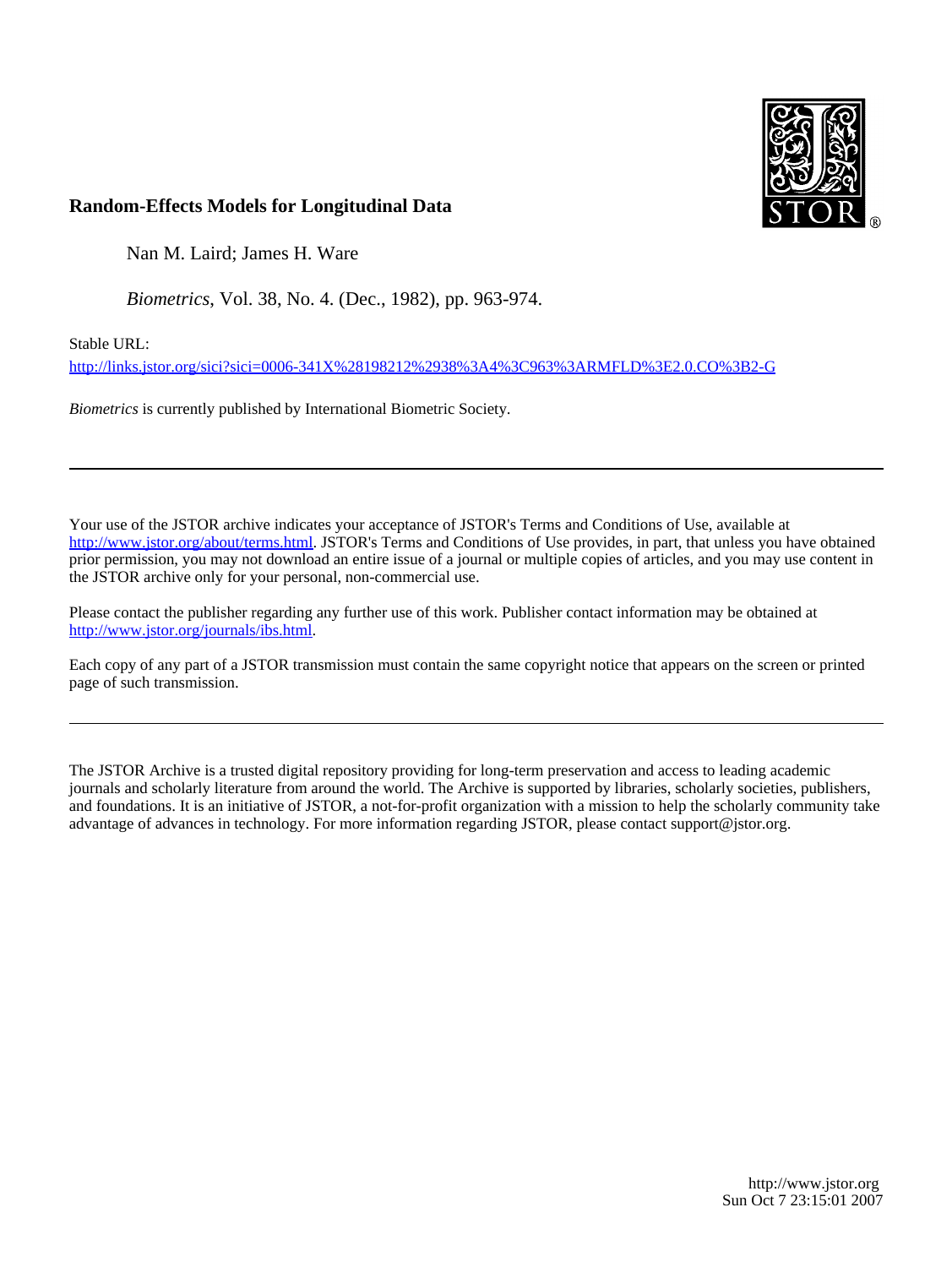BIOMETRICS 38, 963-974 December 1982

# **Random-Eff ects Models for Longitudinal Data**

## *Nan M. Laird*<sup>1,2</sup> and James H. Ware<sup>1</sup>

'Department of Biostatistics, Harvard School of Public Health, 677 Huntington Avenue, Boston, Massachusetts 02115, U.S.A. and <sup>2</sup>Department of Statistics, Harvard University, Science Center 603, 1Oxford Street, Cambridge, Massachusetts 02138, U.S.A.

#### **SUMMARY**

Models for the analysis of longitudinal data must recognize the relationship between serial observations on the same unit. Multivariate models with general covariance structure are often difficult to apply to highly unbalanced data, whereas two-stage random-effects models can be used easily. In two-stage models, the probability distributions for the response vectors of different individuals belong to a single family, but some random-effects parameters vary across individuals, with a distribution specified at the second stage. A general family of models is discussed, which includes both growth models and repeated-measures models as special cases. A unified approach to fitting these models, based on a combination of empirical Bayes and maximum likelihood estimation of model parameters and using the EM algorithm, is discussed. Two examples are taken from a current epidemiological study of the health effects of air pollution.

## 1. Introduction

Many longitudinal studies are designed to investigate changes over time in a characteristic which is measured repeatedly for each study participant. In medical studies, the measurement might be blood pressure, cholesterol level, lung volume, or serum glucose. Multiple measurements are obtained from each individual, at different times and possibly under changing experimental conditions. Often, we cannot fully control the circumstances under which the measurements are taken, and there may be considerable variation among individuals in the number and timing of observations. The resulting unbalanced data sets are typically not amenable to analysis using a general multivariate model with unrestricted covariance structure.

Statisticians have often analyzed data of this form using some variant of a two-stage model. In this formulation, the probability distribution for the multiple measurements has the same form for each individual, but the parameters of that distribution vary over individuals. The distribution of these parameters, or 'random effects', in the population constitutes the second stage of the model. In a study of changes in lung volume during childhood, for instance, it may be reasonable to assume that the relationship between lung volume and the cube of height is linear for each child, but with linear regression parameters that vary among children. If we assume that the usual linear regression model applies for each child, conditional on the child's individual parameters, and that the regression parameters have a bivariate normal distribution in the population, the marginal distribution of the serial measurements is multivariate normal with a special covariance structure.

Key words: Two-stage models; Variance components; Growth models; Repeated measures; Empirical Bayes; EM algorithm; Restricted maximum likelihood; Air pollution; Pulmonary function.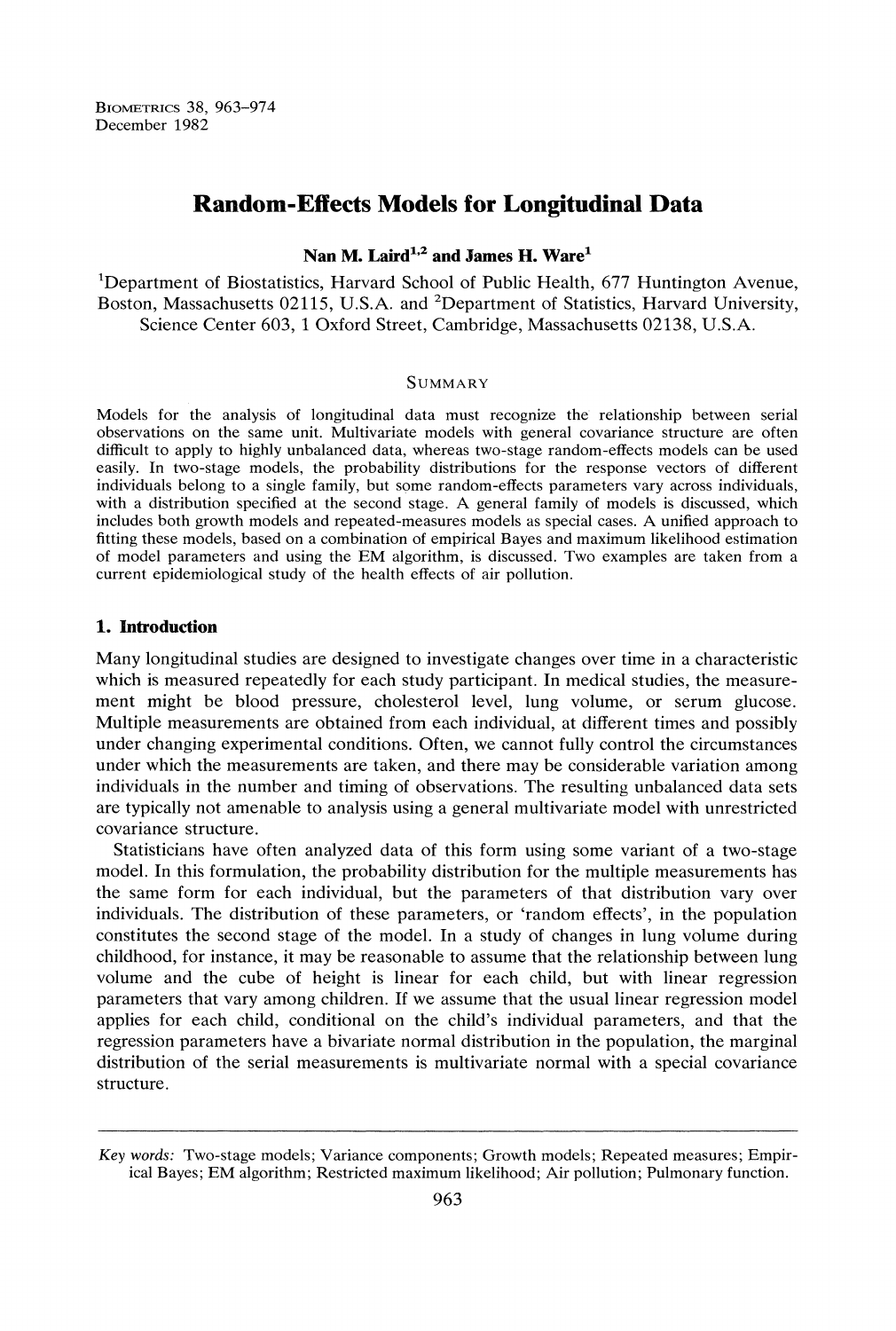Such two-stage models have several desirable features. There is no requirement for balance in the data. They allow explicit modelling and analysis of between- and withinindividual variation. Often, the individual parameters have a natural interpretation which is relevant to the goals of the study, and their estimates can be used for exploratory analysis. These models also facilitate the study of the effects of background variables on the response. The major limitation of these models relative to the general multivariate model is the special form assumed for the covariance structure.

Despite wide recognition of the value of two-stage models, many statisticians are unaware of recent methodologic developments that allow a unified approach to the formulation and fitting of these models. This paper describes that unified methodology and illustrates its value in two problems of data analysis arising in an epidemiologic study of air pollution.

In \$2, we introduce a family of two-stage models for repeated measurements, based on the work of Harville (1977). This family includes growth models and repeated-measures models as special cases. In \$3, \$4 and \$5, we describe a unified approach to inference using these models. Both maximum likelihood and empirical Bayes estimation are discussed. The relationships, both conceptual and algorithmic, between these two approaches to inference are stressed. The EM algorithm is shown to offer a conceptually straightforward method for parameter estimation in this setting. Section 6 describes two applications of the method.

## **2. Models**

Most stochastic models for serial measurements can be classified either as full multivariate models or multi-stage random-effects models. In the full multivariate model, we assume that each vector of responses,  $\mathbf{y}_i$ , is multivariate normal with mean  $\mathbf{\mu}_i(n_i \times 1)$  and an arbitrary  $n_i \times n_i$  dispersion matrix  $\Sigma$ . Here  $n_i$  is the number of observations for the *i*th individual,  $i = 1, 2, \ldots, m$ . The mean vector may depend upon the pattern of observations and also upon covariates.

When the design is balanced, but observations are missing at random, the full multivariate model can be applied by use of multivariate methods for missing observations (Orchard and Woodbury, 1972; Beale and Little, 1975; Dempster, Laird and Rubin, 1977). However, when individuals are measured at arbitrary or unique times, or when the dimension of  $\Sigma$  is large, this approach becomes unattractive, since a full multivariate model with an unrestricted dispersion matrix requires a proliferation of variance parameters, many of which will be poorly estimated. In addition, the full multivariate model does not permit the definition and estimation of (random) individual characteristics.

Two-stage random-effects models are based on explicit identification of individual and population characteristics, and their form extends naturally to the unbalanced situation. Most of the two-stage models in the literature can be described either as growth models or as repeated-measures models.

As the name implies, growth-curve analyses emphasize the explanation of withinperson variation by the natural developmental or aging process (Rao, 1965; Fearn, 1975; Ware, 1983). These analyses often compare growth characteristics for different populations, emphasizing the contribution of experimental conditions to between-individual variability.

In constrast, repeated-measures models, as described in the design literature, typically assume that individual effects remain constant over the time period of interest (Hayes, 1973). Experimental conditions are changed during the course of observation, either by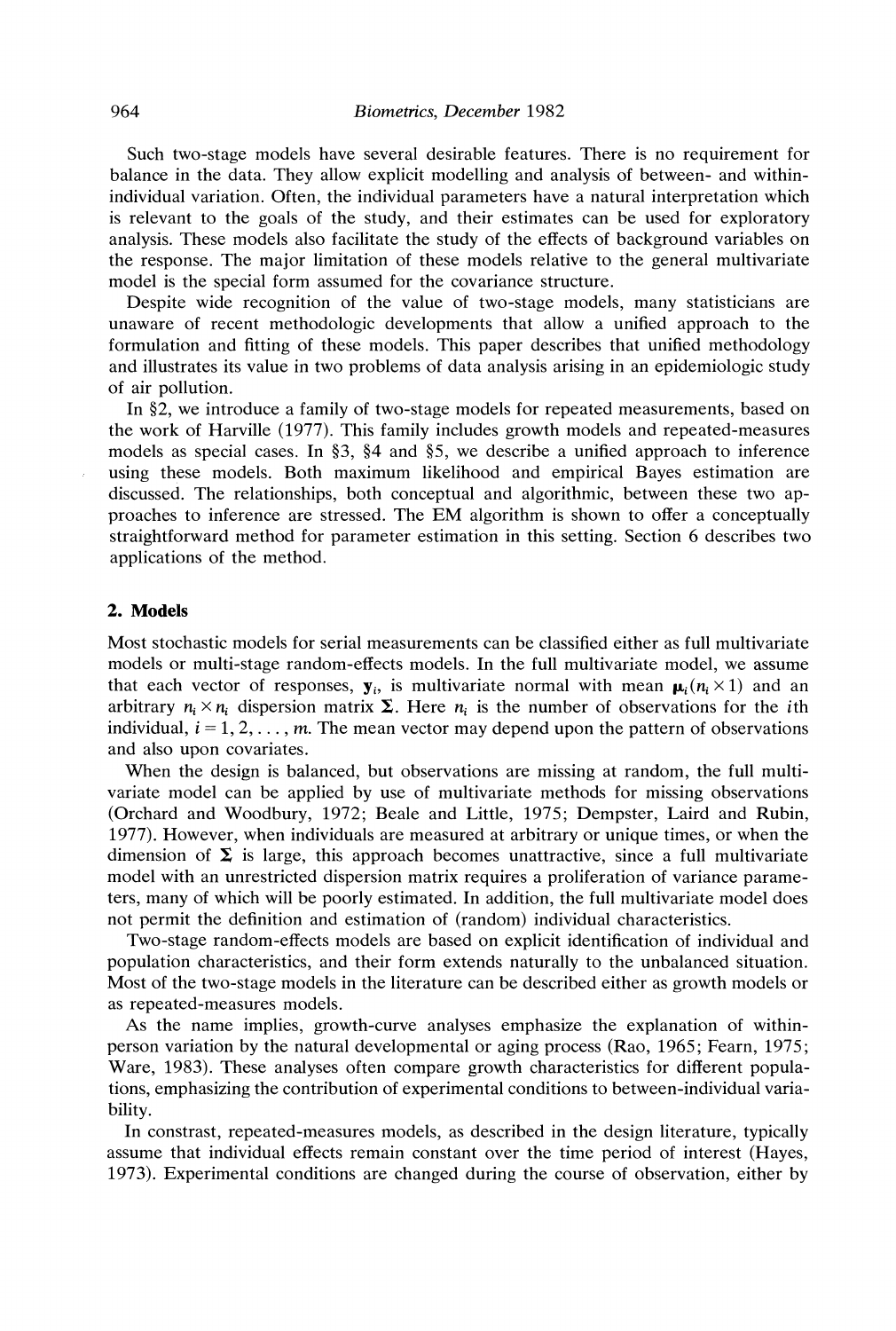design or circumstance, so that the experimental effects contribute to the within-person variation.

In this section, we utilize ideas introduced by Harville (1977) to define a family of models for serial measurements that includes both growth models and repeated-measures models as special cases. Population parameters, individual effects, and within-person variation are introduced at Stage 1, and between-person variation at Stage 2. In \$6, we illustrate how growth and repeated measures can be represented in this family, and demonstrate some of the advantages of the more general formulation.

Let  $\alpha$  denote a  $p \times 1$  vector of unknown population parameters and  $\mathbf{X}_i$  be a known  $n_i \times p$  design matrix linking  $\alpha$  to  $y_i$ . Let  $b_i$  denote a  $k \times 1$  vector of unknown individual effects and  $\mathbf{Z}_i$  a known  $n_i \times k$  design matrix linking  $\mathbf{b}_i$  to  $\mathbf{y}_i$ . For measured, multivariate normal data, we propose the following model:

Stage 1. For each individual unit, *i*,

$$
\mathbf{y}_i = \mathbf{X}_i \boldsymbol{\alpha} + \mathbf{Z}_i \mathbf{b}_i + \mathbf{e}_i, \tag{2.1}
$$

where  $e_i$  is distributed as N(0,  $\mathbf{R}_i$ ) (normal with mean 0 and covariance matrix  $\mathbf{R}_i$ ). Here  $\mathbf{R}_i$  is an  $n_i \times n_i$  positive-definite covariance matrix; it depends on *i* through its dimension  $n_i$ , but the set of unknown parameters in  $\mathbf{R}_i$  will not depend upon i. At this stage,  $\alpha$  and  $\mathbf{b}_i$ are considered fixed, and the  $e_i$  are assumed to be independent.

*Stage* 2. The  $\mathbf{b}_i$  are distributed as  $N(\mathbf{0}, \mathbf{D})$ , independently of each other and of the  $\mathbf{e}_i$ . Here **D** is a  $k \times k$  positive-definite covariance matrix. The population parameters,  $\alpha$ , are treated as fixed effects.

Marginally, the  $y_i$  are independent normals with mean  $X_i \alpha$  and covariance matrix  $\mathbf{R}_i + \mathbf{Z}_i \mathbf{D} \mathbf{Z}_i^T$ . Further simplification of this model arises when  $\mathbf{R}_i = \sigma^2 \mathbf{I}$ , where I denotes an identity matrix. In that case we call the model the 'conditional-independence model', since it implies that the  $n_i$  responses on Individual i are independent, conditional on  $\mathbf{b}_i$  and  $\alpha$ .

Inference for this general linear model can be based either on least squares and maximum likelihood methods, or on empirical Bayes methodology. If **0** is a q-vector of variance and covariance parameters found in  $\mathbf{R}_i$ ,  $i = 1, \ldots, m$ , and  $\mathbf{D}$ , the classical approach is based on maximum likelihood estimation of  $\alpha$  and  $\theta$  from the marginal distribution of  $\mathbf{y}^T = (\mathbf{y}_1^T, \dots, \mathbf{y}_m^T)$ . An estimate for  $\mathbf{b}^T = (\mathbf{b}_1^T, \dots, \mathbf{b}_m^T)$  can be obtained by use of an extended version of the Gauss-Markov theorem for random effects (Harville, 1976). This approach is reviewed by Harville (1977). We apply it to the model  $(2.1)$  in §3, discussing some of the limitations of the maximum likelihood approach, and possible alternatives.

One alternative can be derived using a Bayesian formulation of the model. Here we introduce a flat prior for the location parameters,  $\alpha$ , and estimate  $\theta$  from the marginal likelihood of **y** after integrating out  $\alpha$  and  $\mathbf{b}_i$ ,  $i = 1, 2, \ldots, m$ . This approach was considered by Harville (1974, 1976) and Dempster, Rubin and Tsutakawa (1981). This modification yields restricted maximum likelihood (REML) estimates for **0.** The empirical Bayes estimates of  $\alpha$  and the  $\mathbf{b}_i$  are the estimated means of the posterior distributions.

In \$5, we show that this Bayesian approach leads to estimates of parameters and their variances which are identical to those proposed in a sampling-theory context as alternatives to maximum likelihood estimates. The Bayesian formulation is emphasized in this paper because it provides both a conceptual and computational unity to the estimation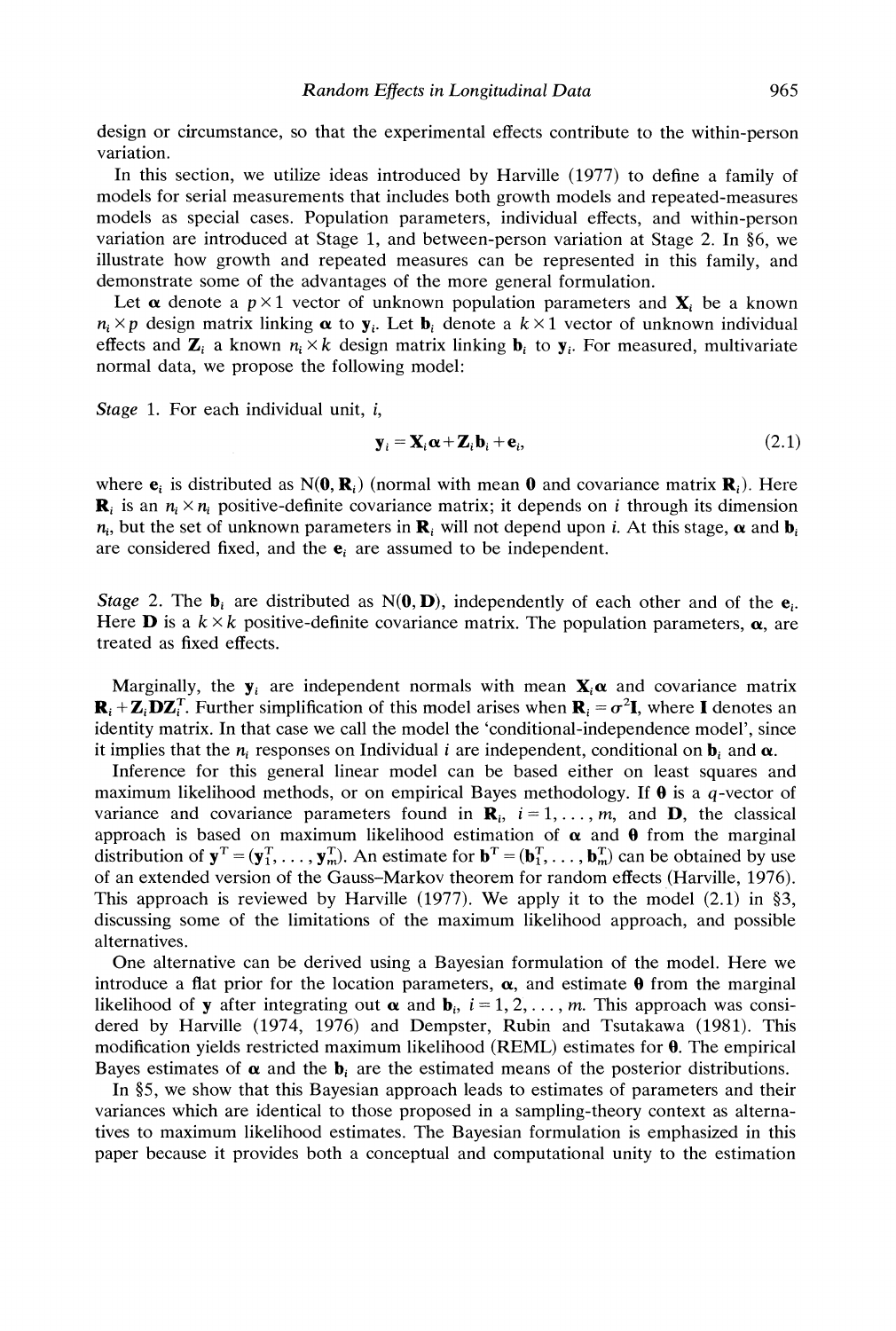methods which we discuss. For either formulation, the EM algorithm provides a convenient approach to computation for random-effects models, since the individual characteristics can be viewed as missing data. Implementation of the EM algorithm for parameter estimation is described in §4.

## **3. Estimation and Inference with Measured Response Data**

#### 3.1 *Known Variance*

When all covariance parameters are known, and  $\alpha$  is treated as a fixed effect, expressions for the estimates of the population and individual effects and their standard errors are well-known. Writing  $var(\mathbf{y}_i) = \mathbf{V}_i = \mathbf{R}_i + \mathbf{Z}_i \mathbf{D} \mathbf{Z}_i^T$ , and  $\mathbf{W}_i = \mathbf{V}_i^{-1}$ , we have

$$
\hat{\mathbf{\alpha}} = \left(\sum_{1}^{m} \mathbf{X}_{i}^{T} \mathbf{W}_{i} \mathbf{X}_{i}\right)^{-1} \sum_{1}^{m} \mathbf{X}_{i}^{T} \mathbf{W}_{i} \mathbf{y}_{i}
$$
(3.1)

and

$$
\hat{\mathbf{b}}_i = \mathbf{D} \mathbf{Z}_i^T \mathbf{W}_i (\mathbf{y}_i - \mathbf{X}_i \hat{\mathbf{\alpha}}).
$$
\n(3.2)

We assume throughout that, whenever this is implied, the necessary matrix inverses exist. The equivalent formulas using generalized inverses can be worked out for cases of less than full rank.

The estimate of  $\alpha$  maximizes the likelihood based on the marginal distribution of the data and is also the minimum variance unbiased estimate. The expression for  $\hat{\mathbf{b}}_i$  is of course not maximum likelihood but can be derived by an extension of the Gauss-Markov theorem to cover random effects (Harville, 1976).

The estimate for  $\mathbf{b}_i$  is also empirical Bayes, since it has the form  $\hat{\mathbf{b}}_i = E(\hat{\mathbf{b}}_i | \mathbf{y}_i, \hat{\boldsymbol{\alpha}}, \boldsymbol{\theta})$ . Because the prior mean of  $\mathbf{b}_i$  is zero,  $\hat{\mathbf{b}}_i$  is a weighted combination of **0** and  $\bar{\mathbf{b}}_i$ , where  $\bar{\mathbf{b}}_i$  is the ordinary weighted least squares estimate obtained by treating  $\mathbf{b}_i$ , as a fixed effect. As such,  $\hat{\mathbf{b}}_i$  is related to Stein-type estimates obtained by 'shrinking towards the origin'. Similar empirical Bayes estimates of individual parameters are discussed by Rosenberg (1973) and Rao (1975) in the context of growth curves.

Since both  $\hat{\alpha}$  and  $\hat{\mathbf{b}}_i$  are linear functions of y, expressions for their standard errors are easily derived as

$$
var(\hat{\mathbf{\alpha}}) = \left(\sum_{1}^{m} \mathbf{X}_{i}^{T} \mathbf{W}_{i} \mathbf{X}_{i}\right)^{-1}
$$
(3.3)

and

$$
var(\hat{\mathbf{b}}_i) = \mathbf{D} \mathbf{Z}_i^T \Big\{ \mathbf{W}_i - \mathbf{W}_i \mathbf{X}_i \Big( \sum_{1}^{m} \mathbf{X}_i^T \mathbf{W}_i \mathbf{X}_i \Big)^{-1} \mathbf{X}_i^T \mathbf{W}_i \Big\} \mathbf{Z}_i \mathbf{D}.
$$
 (3.4)

If (3.4) is used to assess the error of estimation, the variation in  $\hat{\mathbf{b}}_i - \mathbf{b}_i$  will be understated, because this expression ignores the variation of  $\mathbf{b}_i$ . We use instead

$$
var(\hat{\mathbf{b}}_i - \mathbf{b}_i) = \mathbf{D} - \mathbf{D} \mathbf{Z}_i^T \mathbf{W}_i \mathbf{Z}_i \mathbf{D} + \mathbf{D} \mathbf{Z}_i^T \mathbf{W}_i \mathbf{X}_i \left( \sum_{i=1}^{m} \mathbf{X}_i^T \mathbf{W}_i \mathbf{X}_i \right)^{-1} \mathbf{X}_i^T \mathbf{W}_i \mathbf{Z}_i \mathbf{D}.
$$
 (3.5)

These expressions for the variances, and related ones for covariances, are special cases of the general formulas given by Harville (1976).

#### 3.2 *Unknown Variance*

When the covariance matrices are unknown, but an estimate of  $\theta$ , and thus of  $\mathbf{R}_i$  and  $\mathbf{D}$ , is available, it is natural to set  $\hat{\mathbf{V}}_i = \hat{\mathbf{R}}_i + \mathbf{Z}_i \hat{\mathbf{D}} \mathbf{Z}_i^T = \hat{\mathbf{W}}_i^{-1}$ , and estimate  $\alpha$  and  $\mathbf{b}_i$  by using the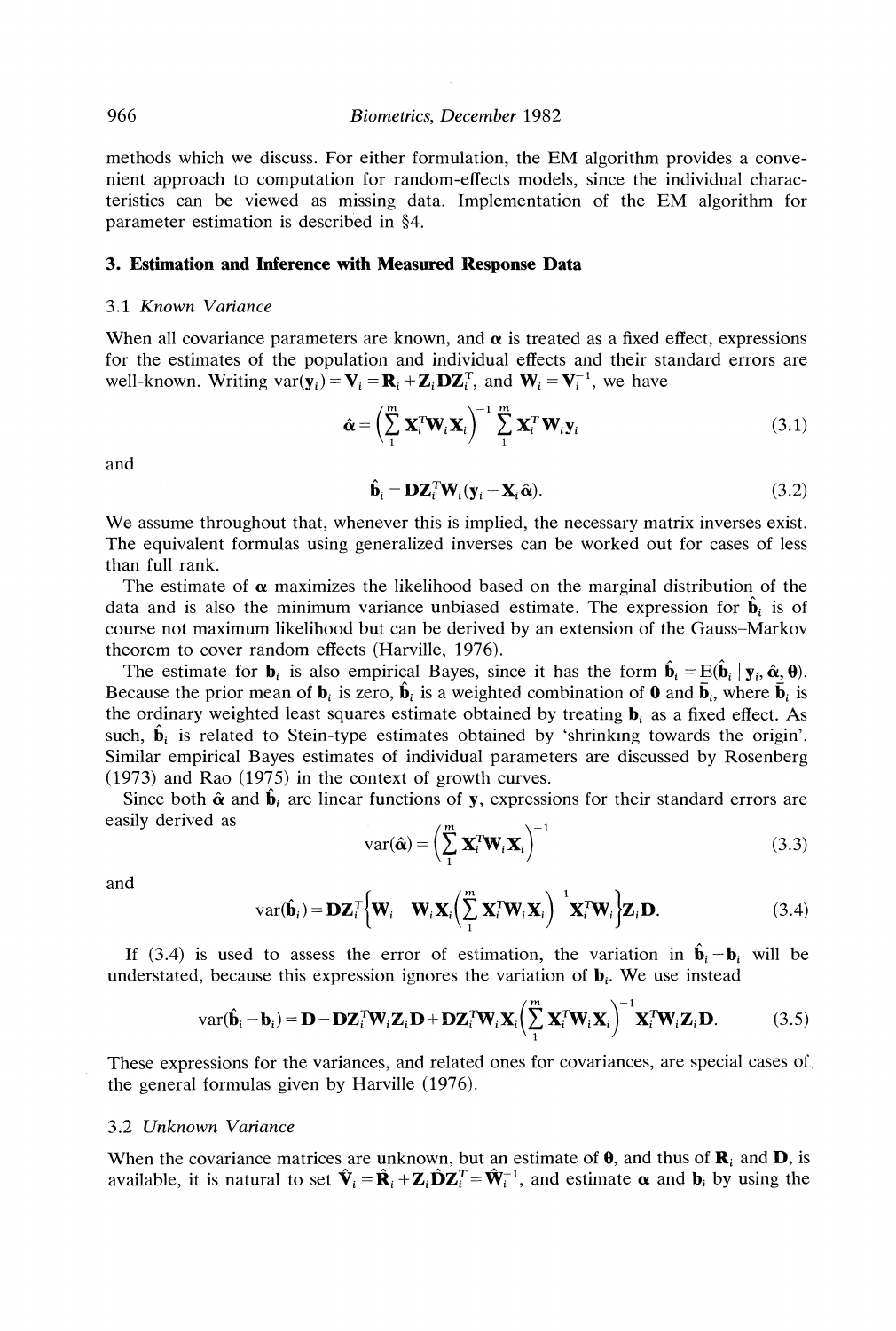weighted least squares equations (3.1) and (3.2), replacing each  $W_i$  by  $\hat{W}_i$ . We denote these estimates by  $\hat{\alpha}(\hat{\theta})$  and  $\hat{\mathbf{b}}_i(\hat{\theta})$ .

This approach arises naturally when we consider the estimation of  $\alpha$  and  $\theta$  simultaneously by maximizing their joint likelihood based on the marginal distribution of y. It is easily shown that the ML estimates  $(\hat{\alpha}_{M}, \hat{\theta}_{M})$  satisfy  $\hat{\alpha}_{M}=\hat{\alpha}(\hat{\theta}_{M})$ . Further, let  $\mathbf{b}^{T}=\hat{\alpha}(\hat{\theta}_{M})$  $(\mathbf{b}_1^T, \mathbf{b}_2^T, \dots, \mathbf{b}_m^T)$ . Setting  $\hat{\mathbf{b}}_M = E(\mathbf{b} | \mathbf{y}, \hat{\alpha}_M, \hat{\theta}_M)$  gives  $\hat{\mathbf{b}}_M = \hat{\mathbf{b}}(\hat{\theta}_M)$ , which is the empirical Bayes estimate for **b** when  $\theta$  is estimated by maximum likelihood. Thus, the intuitive approach is maximum likelihood for  $\alpha$  and empirical Bayes for **b**.

Estimates of the standard errors of  $\hat{\alpha}(\hat{\theta})$  and  $\hat{\beta}(\hat{\theta})$  can be obtained by substituting  $\hat{\theta}$  in  $(3.3)$ ,  $(3.4)$  and  $(3.5)$ . As noted by Dempster *et al.*  $(1981)$ , methods of adjusting the resulting expressions to reflect the uncertainty arising from the use of  $\hat{\theta}$  rather than **0** would be useful, but such methods are not available at present.

Except for this problem of adjusting the standard errors of  $\hat{\alpha}(\hat{\theta})$  and  $\hat{b}(\hat{\theta})$ , inference about  $\alpha$  and **b** is relatively straightforward. There seems to be general agreement in the literature on the use of  $\hat{\alpha}(\hat{\theta})$  and  $\hat{b}(\hat{\theta})$  for some choice of  $\hat{\theta}$ . In addition, once  $\hat{\theta}$  is available,  $\hat{\alpha}(\hat{\theta})$  and  $\hat{\beta}(\hat{\theta})$  and expressions for their standard errors are obtained noniteratively. The more difficult problem is to obtain a good and easily computed estimate of  $\theta$ .

#### 3.3 *Estimating the Covariance Matrix*

The literature on the estimation of variance components is extensive, most of it in the context of ANOVA models. Harville (1977) reviews the state of the art, treating both the optimality of various estimates and their computation. We focus here on two competitive estimates, the ML estimate,  $\hat{\theta}_M$ , and a relative, the restricted ML estimate (REML),  $\hat{\theta}_R$ . We do so not only because they are leading candidates  $(\hat{\theta}_R$  especially), but also because (i) the use of either of these estimates leads to a unified approach to estimation for  $\alpha$ , **b** and **0,** and (ii) the use of the EM algorithm unifies the computation of  $\hat{\alpha}(\hat{\theta})$ ,  $\hat{\mathbf{b}}(\hat{\theta})$  and  $\hat{\theta}$ , whenever either  $\hat{\theta}_M$  or  $\hat{\theta}_R$  is used.

First consider the ML estimate,  $\hat{\theta}_M$ . As pointed out previously,  $\hat{\alpha}(\hat{\theta}_M)$  and  $\hat{\theta}_M$  jointly maximize the marginal likelihood of  $(\alpha, \theta)$ , and  $\hat{\mathbf{b}}(\hat{\theta}_M)$  is the empirical Bayes estimate of **b**, appropriate when we use  $\hat{\alpha}(\hat{\theta}_M)$  and  $\hat{\theta}_M$  to estimate  $\alpha$  and  $\theta$ . Thus, using ML for  $\theta$  leads to a unified approach for estimating  $\alpha$  and  $\bf{b}$  as well. In §4 we discuss the use of the EM algorithm to calculate  $\hat{\alpha}(\hat{\theta}_M)$ ,  $\hat{\mathbf{b}}(\hat{\theta}_M)$  and  $\hat{\theta}_M$ .

In balanced ANOVA models, ML estimates of variance components fail to take into account the degrees of freedom lost in estimating  $\alpha$ , and are thus biased downwards. The REML estimates are not biased. The REML estimate is obtained by maximizing the likelihood of  $\theta$  based, not on y as in maximum likelihood, but on any full-rank set of error contrasts,  $\mathbf{u}^T \mathbf{y}$ , chosen so that

$$
E(\mathbf{u}^T \mathbf{y}) = \mathbf{0}.
$$

In balanced ANOVA models, the REML likelihood equations have the standard ANOVA (unbiased) estimates as their solution. Patterson and Thompson (1971) justify their use by giving sufficiency arguments of the type subsequently formalized by Sprott (1971).

It is not so straightforward to see that the use of  $\hat{\theta}_R$  leads to a unified approach to both estimation and computation of estimates of  $\alpha$  and  $\beta$ . The REML estimate can be derived in at least two completely unrelated ways, one relying on the sampling theoretic arguments given above, and the other on a Bayesian approach. The sampling theoretic approach gives the much more well-known justification for REML, but the Bayesian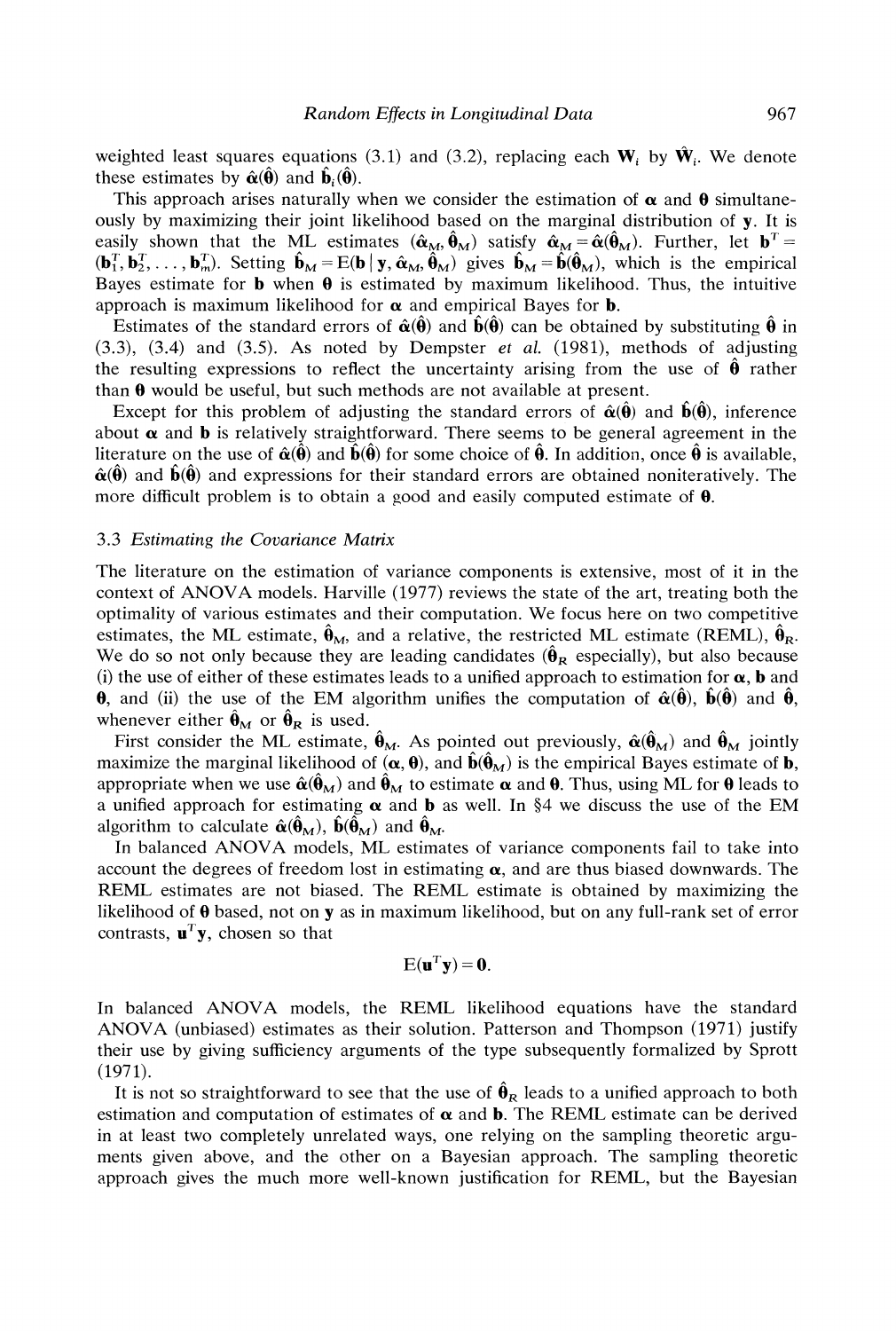approach leads to the unified treatment of estimation and computation. Strictly speaking, it is unnecessary to understand the Bayesian approach to REML, but this approach is attractive because it clarifies the theoretical justification for  $\hat{\alpha}(\hat{\theta}_R)$ ,  $\hat{\beta}(\hat{\theta}_R)$  and  $\hat{\theta}_R$ , and, more importantly, it leads to a simplified derivation of the likelihood equations and shows how to handle their computation. For this reason, we discuss the Bayesian approach to REML in §5, after a discussion of the use of the EM algorithm for ML estimation.

### **4. Using the EM Algorithm for ML Estimates**

In their paper on maximum likelihood estimation with incomplete data, Dempster *et al.*  (1977) noted that many iterative algorithms for computing maximum likelihood estimates are merely special cases of a very general computing algorithm called EM, applicable in a broadly defined incomplete-data setting. Both variance-component models and empirical Bayes models were discussed as incomplete-data problems in which the algorithm can be applied. Dempster *et al.* (1981) consider its application to covariance-component models as well. We outline here its use in the calculation of  $\hat{\theta}_M$ , and also of  $\hat{\alpha}(\hat{\theta}_M)$  and  $\hat{\mathbf{b}}(\hat{\theta}_M)$ .

Laird (1981) shows that, when  $\theta$  is a vector of variance components  $(\mathbf{R}_i = \sigma^2 \mathbf{I}_{n \times n_i}$  and  $\mathbf{D}$ is diagonal), the EM algorithm is equivalent to Henderson's algorithm for maximum likelihood, as described in Harville (1977). As Dempster *et al.* (1981) point out, the reasons for viewing the particular algorithm (Henderson's) in the more general form (EM) include the following: (i) special derivations are not required for other cases, such as covariance-components models; (ii) the general EM theory, which shows that each iteration increases the likelihood, can be applied; and (iii) the general expressions for defining the iterative steps of the algorithm have meaningful statistical interpretations which, as we show in *05,* help to elucidate the distinction between REML and maximum likelihood estimates of **0.** 

To put the longitudinal-data problem in the context of incomplete-data, note that if we were to observe  $\mathbf{b}_i$  and  $\mathbf{e}_i$ , in addition to  $\mathbf{y}_i$ , we could easily find simple closed-form maximum likelihood estimates of the components of  $\theta$ , based on quadratic forms in  $\mathbf{b}_i$  and  $e_i$ ,  $i = 1, \ldots, m$ . For example, if  $\mathbf{R}_i = \sigma^2 \mathbf{I}_{n \times n}$  and **D** is an arbitrary  $k \times k$  nonnegativedefinite matrix, we would use

$$
\hat{\sigma}^2 = \sum_{1}^{m} \mathbf{e}_i^T \mathbf{e}_i / \sum_{1}^{m} n_i = t_1 / \sum_{1}^{m} n_i
$$
 (4.1)

and

$$
\hat{\mathbf{D}} = m^{-1} \sum_{i=1}^{m} \mathbf{b}_{i} \mathbf{b}_{i}^{T} = \mathbf{t}_{2} / m,
$$
 (4.2)

the 'sufficient statistics' for  $\theta$  being  $t_1$  and the  $\frac{1}{2}k(k+1)$  nonredundant components of  $t_2$ .

If an estimate of  $\theta$  is available, we can use it to calculate 'estimates' of the missing 'sufficient statistics', by setting them equal to their expectations, conditional on the observed data vector y. Letting  $\hat{\theta}$  denote the estimate of  $\theta$ ,  $\hat{\alpha}(\hat{\theta})$  and  $\hat{\mathbf{b}}_i(\hat{\theta})$  the corresponding estimates of  $\alpha$  and  $\mathbf{b}_i$ , and  $\hat{\mathbf{t}}_1$  and  $\hat{\mathbf{t}}_2$  the 'estimated sufficient statistics', we have

$$
\hat{t}_1 = \mathbf{E} \Big\{ \sum_{i}^{m} \mathbf{e}_i^T \mathbf{e}_i \mid \mathbf{y}_i, \hat{\boldsymbol{\alpha}}(\hat{\boldsymbol{\theta}}), \hat{\boldsymbol{\theta}} \Big\} \n= \sum_{i}^{m} [\hat{\mathbf{e}}_i(\hat{\boldsymbol{\theta}})^T \hat{\mathbf{e}}_i(\hat{\boldsymbol{\theta}}) + \text{tr} \, \text{var}\{\mathbf{e}_i \mid \mathbf{y}_i, \hat{\boldsymbol{\alpha}}(\hat{\boldsymbol{\theta}}), \hat{\boldsymbol{\theta}} \}],
$$
\n(4.3)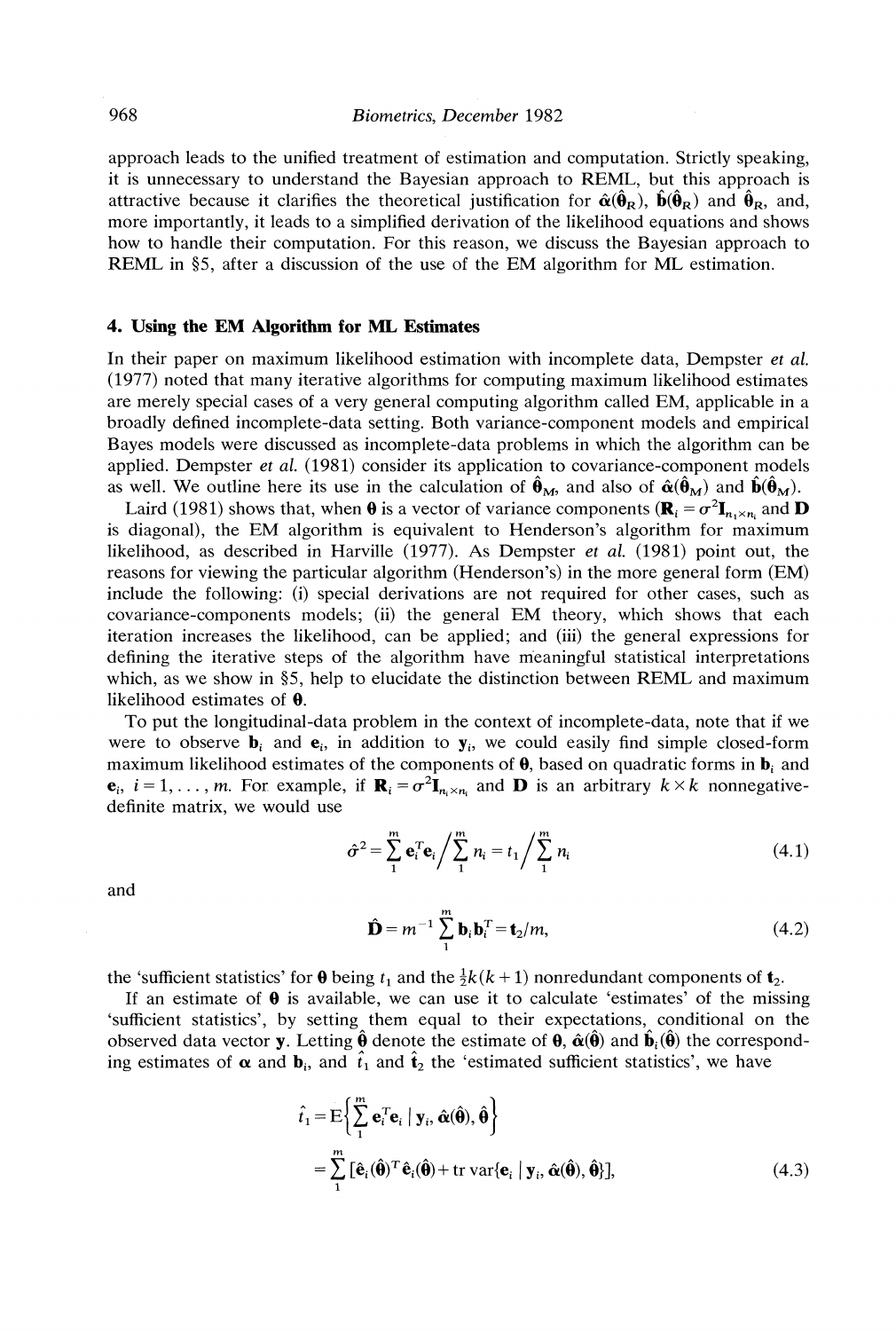and

$$
\hat{\mathbf{t}}_2 = \mathbf{E} \bigg\{ \sum_{i=1}^{m} \mathbf{b}_i \mathbf{b}_i^T \mid \mathbf{y}_i, \hat{\boldsymbol{\alpha}}(\hat{\boldsymbol{\theta}}), \hat{\boldsymbol{\theta}} \bigg\}
$$
\n
$$
= \sum_{i=1}^{m} \{ \hat{\mathbf{b}}_i(\hat{\boldsymbol{\theta}}) \hat{\mathbf{b}}_i(\hat{\boldsymbol{\theta}})^T + \mathbf{var}(\mathbf{b}_i \mid \mathbf{y}_i, \hat{\boldsymbol{\alpha}}(\hat{\boldsymbol{\theta}}), \hat{\boldsymbol{\theta}}) \},
$$
\n(4.4)

where  $\hat{\mathbf{e}}_i(\hat{\mathbf{\theta}}) = E(\mathbf{e}_i \mid \mathbf{y}_i, \hat{\boldsymbol{\alpha}}(\hat{\mathbf{\theta}}), \hat{\boldsymbol{\theta}}) = \mathbf{y}_i - \mathbf{X}_i \hat{\boldsymbol{\alpha}}(\hat{\mathbf{\theta}}) - \mathbf{Z}_i \hat{\mathbf{b}}_i(\hat{\mathbf{\theta}}).$ 

To obtain the ML estimate,  $\hat{\theta}_M$ , we start with any suitable initial value for  $\hat{\theta}$ , and thus for  $\hat{\alpha}(\hat{\theta})$ , then iterate between (4.3) and (4.4), which define the E-step, and (4.1) and (4.2), which define the M-step. At convergence we have not only  $\hat{\theta}_M$ , but  $\hat{\alpha}(\hat{\theta}_M)$  and  $\hat{\theta}(\hat{\theta}_M)$ , from calculation of the last E-step.

For other models applied to longitudinal data,  $\sum_{i=1}^{m} \mathbf{e}_i^T \mathbf{e}_i$  and  $\sum_{i=1}^{m} \mathbf{b}_i \mathbf{b}_i^T$  are replaced by the appropriate 'sufficient statistics', which, depending on **0,** are generally quadratic forms in **, and**  $**e**$ **. Denoting these sufficient statistics by <b>t**, (4.1) and (4.2) (defining the M-step of the EM algorithm) become

$$
\mathbf{M}\text{-step: }\mathbf{\Theta} = \mathbf{M(t)},\tag{4.5}
$$

where  $M$  is the appropriately defined mapping which gives maximum likelihood estimates of  $\theta$  when **t** is observed. The general form of the E-step  $[(4.3)$  and  $(4.4)]$  becomes

$$
\mathbf{E}\text{-step: }\hat{\mathbf{t}} = \mathbf{E}\{\mathbf{t} \mid \mathbf{y}, \hat{\mathbf{\alpha}}(\hat{\mathbf{\theta}}), \hat{\mathbf{\theta}}\}.
$$
\n(4.6)

A different application of the EM algorithm arises in multivariate normal missing-data problems (Dempster *et al.,* 1977). Here one proceeds by 'filling in' the missing observations. This technique is sometimes employed to create artificially a balanced design even when no data are missing (Healy and Westmacott, 1956; Kleinbaum, 1973). Our approach here both to modelling and computation is fundamentally different. We regard no data as missing; we use the EM algorithm to 'estimate' unobservable (i.e. random) parameters, not missing observations.

In the discussion of Dempster *et al.* (1977), concerns were raised about the slow convergence of the EM algorithm, its sensitivity to starting values, and its convergence to a local, rather than a global, maximum. Examples involving its application to missing-data problems, mixture problems and factor analysis were given. In applications of the two-stage model, we have often experienced slow convergence of the estimates of variance components. The problem of slow convergence will be especially severe if the maximum likelihood occurs on or near a boundary of the parameter space. Further work on the convergence properties of the algorithm is desirable before it can be universally endorsed.

#### 5. REML Estimation **and** Computation

For reasons noted earlier, REML estimates of variance components are generally preferable to ML estimates. In this section, we discuss the Bayesian interpretation of REML, showing how it leads to a unified approach to estimation of  $\alpha$ , **b** and **0**, and to computation of their estimates.

Consider the following 'Bayesian' formulation of the general two-stage model presented in §2. Stage 1 remains unchanged so that, conditional on  $\alpha$  and  $\mathbf{b}_i$ ,  $\mathbf{y}_i$  is normal with mean  $\mathbf{X}_i \boldsymbol{\alpha} + \mathbf{Z}_i \mathbf{b}_i$  and variance  $\mathbf{R}_i$ . At Stage 2, we let  $\boldsymbol{\alpha}$  and each  $\mathbf{b}_i$  be independent and normally distributed with mean vectors equal to **0** and var( $\alpha$ ) =  $\Gamma$ , var( $b$ <sub>i</sub>) = **D** and cov( $\alpha$ ,  $b$ <sub>i</sub>) = **0**, for  $i = 1, \ldots, m$ . Marginally, we now have

$$
\mathbf{y}_i \sim N(\mathbf{0}, \mathbf{X}_i \mathbf{\Gamma} \mathbf{X}_i^T + \mathbf{Z}_i \mathbf{D} \mathbf{Z}_i^T + \mathbf{R}_i).
$$

We continue to let  $\theta$  denote the unknown parameters in **D** and **R**<sub>*i*</sub>, *i* = 1, ..., *m*.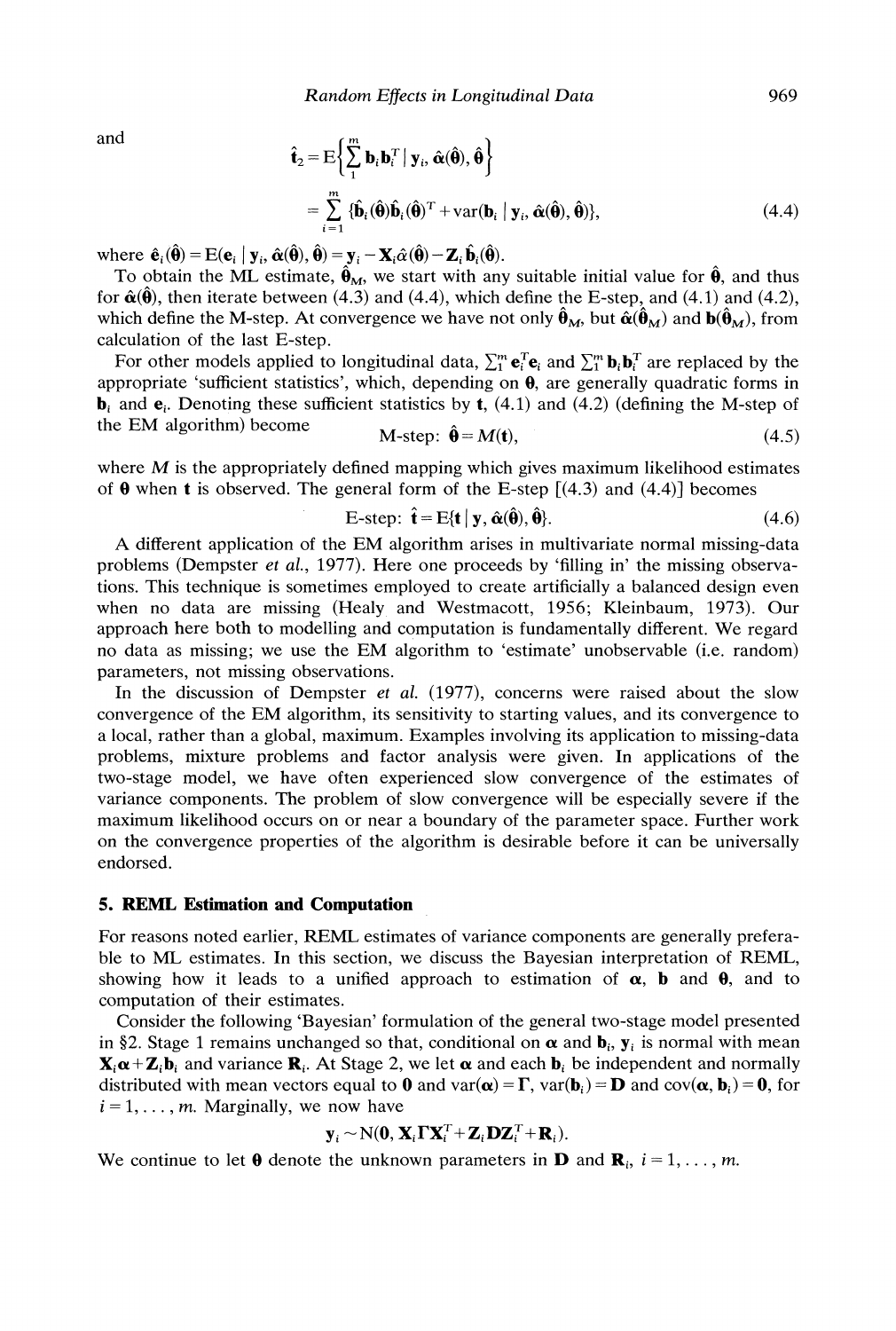If  $\theta$  and  $\Gamma$  were known, 'Bayesian' estimates for  $\alpha$  and **b** could be obtained as their posterior expectations, given y,  $\theta$  and  $\Gamma$ . With  $\Gamma$  and  $\theta$  unknown, an empirical Bayes approach would replace  $\Gamma$  and  $\theta$  with estimates obtained by maximizing their marginal normal likelihood based on y, integrating over **a** and b.

We have information in the data about  $\theta$ , which models both between- and withinindividual variation, and thus we can obtain an estimate of  $\theta$ . Typically, however, we have no information about  $\Gamma$ , which models variation in the population characteristics. Thus, we cannot estimate  $\Gamma$ . A reasonable strategy is to let  $\Gamma^{-1} = 0$ , indicating vague prior information about  $\alpha$ , and use an estimate of  $\theta$  obtained by maximizing the limiting (as  $\Gamma^{-1} \rightarrow 0$ ) marginal likelihood of  $\theta$  given y. Harville (1976) demonstrates that this limiting likelihood is precisely equivalent to the REML likelihood. Thus, the estimates of  $\theta$ obtained in this setting are the REML estimates.

The expressions for the posterior means of  $\alpha$  and **b**, given that  $\Gamma^{-1} = 0$  and  $\theta = \hat{\theta}_R$ , are simply  $\hat{\alpha}(\hat{\theta}_R)$  and  $\hat{\mathbf{b}}(\hat{\theta}R)$ . That is,

and

$$
E(\alpha | y, \Gamma^{-1} = 0, \hat{\theta}_R) = \hat{\alpha}(\hat{\theta}_R)
$$

$$
E(\mathbf{b}_i \mid \mathbf{y}_i, \Gamma^{-1} = \mathbf{0}, \hat{\mathbf{\theta}}_R) = E\{\mathbf{b}_i \mid \mathbf{y}_i, \hat{\boldsymbol{\alpha}}(\hat{\mathbf{\theta}}_R), \hat{\mathbf{\theta}}_R\} = \hat{\mathbf{b}}_i(\hat{\mathbf{\theta}}_R).
$$

These equations follow from the equivalence of ML estimates and posterior means for parameters with flat priors. The estimators of  $\alpha$  and **b** have the algebraic form previously derived, but the estimates may differ slightly because of the use of  $\hat{\theta}_R$  rather than  $\hat{\theta}_M$  in the matrix of weights.

Using this empirical Bayes approach to REML, it is straightforward to show how to use EM to calculate  $\hat{\theta}_R$ ,  $\hat{\alpha}(\hat{\theta}_R)$  and  $\hat{\beta}(\hat{\theta}_R)$ . For estimating  $\theta$ , the 'complete data' still consist of **y**, **b** and **e**; thus, the M-step  $[(4.1)$  and  $(4.2)$ , or  $(4.5)$  remains the same. The difference between ML and REML comes in the E-step  $[(4.3)$  and  $(4.4)$ , or  $(4.6)$ ]. Here, expectations for ML were taken conditional on  $y$  and  $\alpha$ . With REML, these expectations are conditional on y only, because  $\alpha$  has been integrated out of the likelihood. Thus, (4.3) and (4.4) become **rn** *vn* 

and 
$$
\hat{t}_1 = \mathbf{E} \Big( \sum_{i=1}^{m} \mathbf{e}_i^T \mathbf{e}_i \mid \mathbf{y}_i, \hat{\boldsymbol{\theta}} \Big) = \sum_{i=1}^{m} \{ \hat{\mathbf{e}}_i (\hat{\boldsymbol{\theta}})^T \mathbf{e}_i (\hat{\boldsymbol{\theta}}) + \text{tr} \, \text{var}(\mathbf{e}_i \mid \mathbf{y}_i, \hat{\boldsymbol{\theta}}) \} \tag{5.1}
$$

$$
\hat{\mathbf{t}}_2 = \mathbf{E}\left(\sum_{i}^{m} \mathbf{b}_i \mathbf{b}_i^T \mid \mathbf{y}_i, \hat{\boldsymbol{\theta}}\right) = \sum_{i}^{m} \{ \hat{\mathbf{b}}_i(\hat{\boldsymbol{\theta}}) \hat{\mathbf{b}}_i(\hat{\boldsymbol{\theta}})^T + \text{var}(\mathbf{b}_i \mid \mathbf{y}_i, \hat{\boldsymbol{\theta}}) \}.
$$
 (5.2)

Here  $\hat{\mathbf{e}}_i(\hat{\mathbf{\theta}})$  still equals  $\mathbf{y}_i - \mathbf{X}_i \alpha(\hat{\mathbf{\theta}}) - \mathbf{Z}_i \hat{\mathbf{b}}_i(\hat{\mathbf{\theta}})$ . In general, the E-step becomes

$$
\hat{\mathbf{t}} = \mathbf{E}(\mathbf{t} \mid \mathbf{y}, \hat{\mathbf{\theta}}). \tag{5.3}
$$

Note that the expectations computed at the E-step involve the conditional means and variances of  $\mathbf{b}_i$  and  $\mathbf{e}_i$ . As noted earlier, the conditional means of  $\mathbf{b}_i$  and  $\mathbf{e}_i$  are the same, regardless of whether we take  $\alpha$  fixed, or random with infinite variance. The conditional variances are different, and this fact illustrates why ML estimates of variance components are biased downwards. Because we are dealing with normal expectations, neither  $var(\mathbf{b}_i | \mathbf{y}_i, \alpha, \mathbf{\theta})$  nor  $var(\mathbf{e}_i | \mathbf{y}_i, \alpha, \mathbf{\theta})$  depends upon  $\alpha$ . This implies that

$$
var(\mathbf{b}_i \mid \mathbf{y}_i, \boldsymbol{\theta}) = var(\mathbf{b}_i \mid \mathbf{y}_i, \boldsymbol{\alpha}, \boldsymbol{\theta}) + var\{E(\mathbf{b}_i \mid \mathbf{y}_i, \boldsymbol{\alpha}, \boldsymbol{\theta})\}
$$

and likewise for the  $e_i$ . Thus the expectations computed at the E-step for ML, (4.3) and (4.4), are smaller than the corresponding quantities for REML, (5.1) and (5.2), which will lead to smaller estimated variance components.

There is one additional feature of this Bayesian approach which enhances its attractiveness, and also that of using the EM algorithm. Harville (1976) has shown that, if we use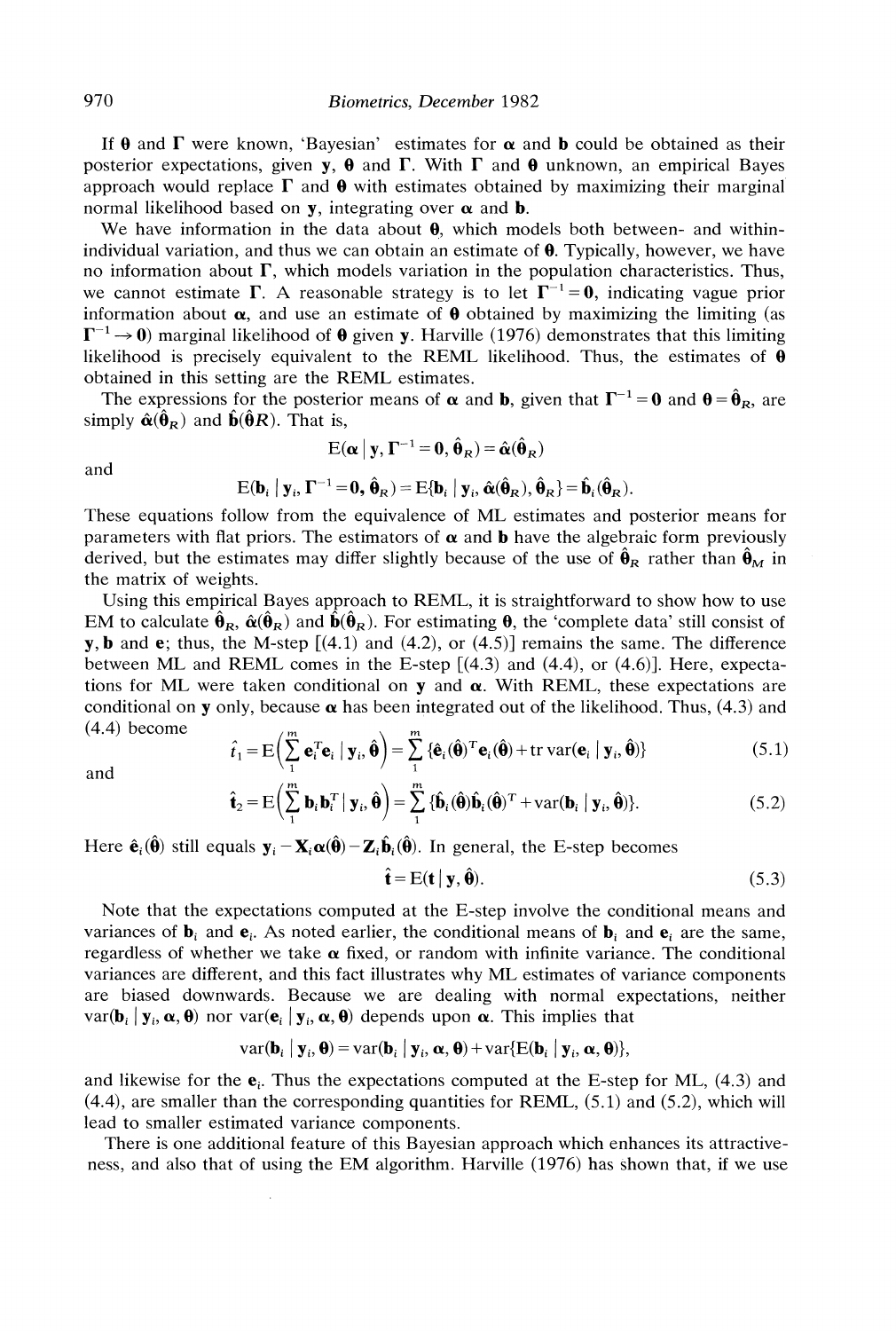$\text{var}(\alpha | y, \hat{\theta}_R)$  and  $\text{var}(\mathbf{b} | y, \hat{\theta}_R)$  to assign estimated variances to  $\hat{\alpha}(\hat{\theta}_R)$  and  $\hat{\mathbf{b}}(\hat{\theta}_R)$ , then these quantities are the same as the sampling-theory variances, var( $\hat{\alpha}$ ) and var( $\hat{\mathbf{b}} - \mathbf{b}$ ), given in (3.3) and (3.5), with  $\hat{\theta}_R$  substituted for **0**. Since var(b|y,  $\hat{\theta}$ ) must be computed at the E-step, it is available at the final iteration, as is  $\hat{\mathbf{b}}(\hat{\theta}_R)$ . The estimate of  $\alpha$ ,  $\hat{\alpha}(\hat{\theta}_R)$ , and its variance, var $(\alpha | y, \hat{\theta}_R)$  need not be explicitly computed at the E-step, but are readily available from the other quantities computed at this step. Thus  $\hat{\theta}_R$ ,  $\hat{\alpha}(\hat{\theta}_R)$ ,  $\hat{\mathbf{b}}(\hat{\theta}_R)$ ,  $var_{est}(\hat{\alpha})$ and var<sub>est</sub>( $\hat{\mathbf{b}} - \mathbf{b}$ ) are calculable, either directly or indirectly, using the EM algorithm.

#### **6. Examples**

In this section, we illustrate the application of the general model to two data-analysis problems arising in the study of effects of atmospheric pollutants on pulmonary function. The first problem has features of a repeated-measures design, and the second is closely related to growth-curve analysis. We show how each of these models is represented in the general linear model and demonstrate the advantages of a more general formulation. A detailed comparison of several approaches to the analysis of Example 1 is the subject of a forthcoming report.

*Example* 1: *Analysis of the effect of air pollution episodes on pulmonary function.*  Approximately *200* school children were examined under normal conditions, then during an air pollution alert and on three successive weeks following the alert. The objective was to determine whether  $FEV<sub>1</sub>$ , the volume of air exhaled in the first second of a forced exhalation, was depressed during the alert. A secondary objective was the identification of sensitive subgroups or individuals most severely affected by the pollution episode.

The simplest model for these data is a two-stage mixed model, corresponding to the repeated-measures design. If  $y_i$  is the  $5 \times 1$  vector of  $FEV_1$  values for the *i*th child,

$$
\mathbf{y}_i = \mathbf{I}\boldsymbol{\alpha} + \mathbf{1}\mathbf{b}_i + \mathbf{e}_i, \qquad i = 1, 2, \dots, m,
$$
 (6.1)

where **I** is the  $5 \times 5$  identity matrix and **1** is a  $5 \times 1$  vector of '1's. The vector  $\alpha$  contains the population mean  $FEV<sub>1</sub>$  values on the five days, and  $b<sub>i</sub>$  is the random deviation in average FEV<sub>1</sub> value for the *i*th child. We assume  $\mathbf{e}_i \sim N(\mathbf{0}, \sigma^2 \mathbf{I})$  and  $b_i \sim N(0, \tau^2)$ . When some measurements are missed, the model for  $y_i$  ( $n_i \times 1$ ) is the natural modification of (6.1).

The data were analyzed using the methods described in **65** and by standard multivariate methods, with the following findings: (i) a decline in mean  $FEV<sub>1</sub>$  was observed on and after the alert day; (ii) the variances and covariances for the last four measurements were larger than those involving the baseline day.

The increased variability on and after the alert day is consistent with the hypothesis that individuals respond differently to the exposure. The notion of sensitive individuals is an important idea in the air pollution literature. We can introduce a second random effect to quantify the average decline in  $FEV_1$  for each child. Let

$$
\mathbf{y}_i = \mathbf{X}_i \boldsymbol{\alpha} + \mathbf{Z}_i \mathbf{b}_i + \mathbf{e}_i,
$$

where  $\mathbf{X}_i$ ,  $\alpha$  and  $\mathbf{e}_i$  are defined as before, but  $\mathbf{b}_i^T = (b_{1i}, b_{2i})$  and

| $\mathbf{Z}_{\mathrm{i}}$<br>≔ |  |  |
|--------------------------------|--|--|
|                                |  |  |
|                                |  |  |
|                                |  |  |

is  $n_i \times 2$ .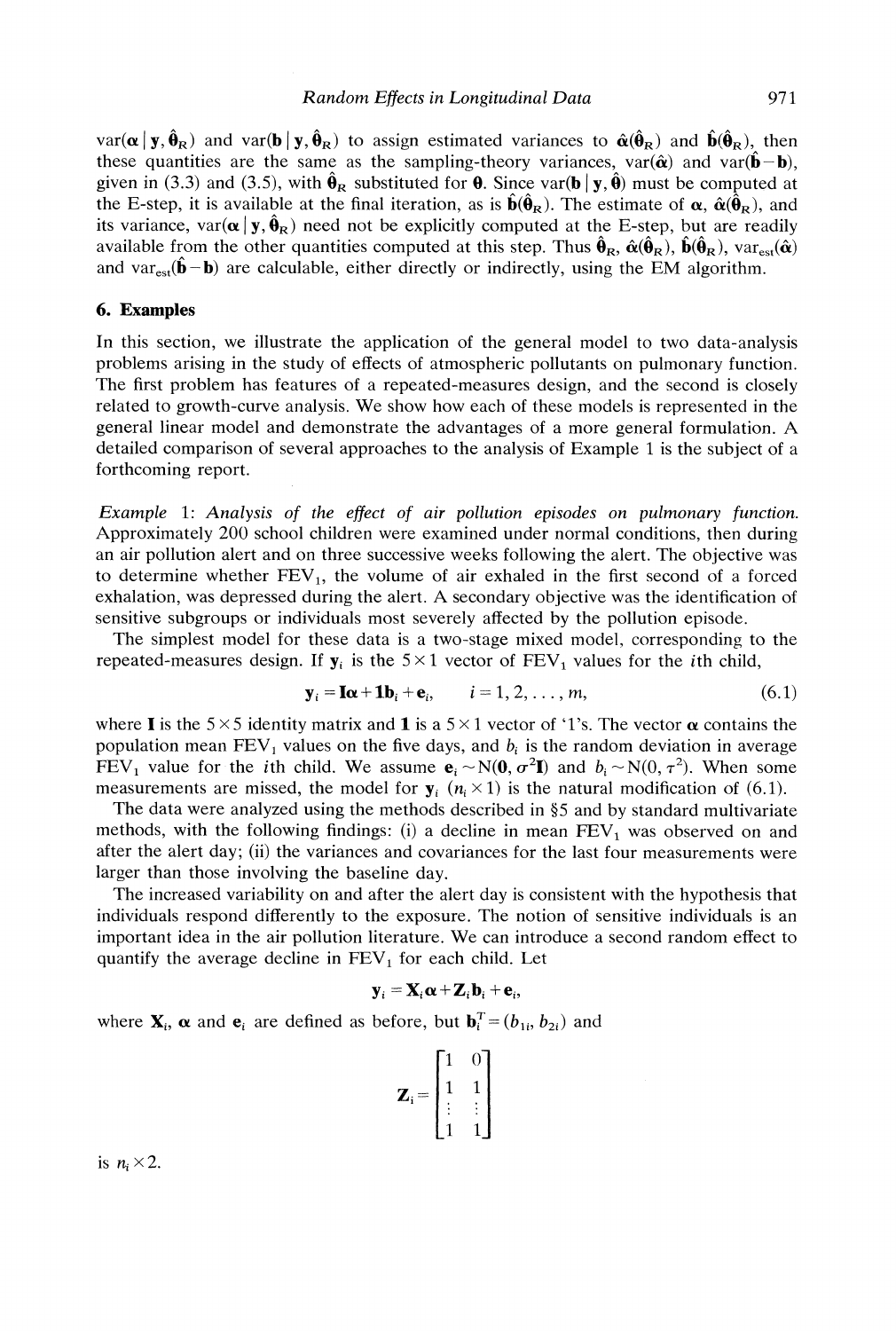The second stage of the model is  $\alpha \sim N(0, \Gamma)$ ,  $\mathbf{b}_i \sim N(0, \mathbf{D})$  with  $\Gamma^{-1} \rightarrow 0$ . Then  $b_{1i}$  is the individual effect for the *i*th child at the baseline examination, and  $b_{2i}$  measures the average deviation from that value for the alert and post-alert examinations. A negative value for  $\hat{b}_{2i}$  implies a larger decline in  $FEV_1$  for the *i*th child than for the sample as a whole. The estimates of  $b_{2i}$  were used to identify children who showed greatest declines, and 20 children were identified for further study and review of previous examinations. Many of these children had developed a cold during the follow-up period. The ability to summarize individual responses in a way that is useful for exploratory analysis is an important feature of random-effects models.

To study the influence of sex, race, location of residence and other individual characteristics on response, we defined a model including these factors. If  $\mathbf{v}_i$  is the vector of individual characteristics for the *i*th individual, let  $b_{1i}$  and  $b_{2i}$  have linear regressions on these factors,  $b_{1i} = \mathbf{v}_i^T \mathbf{\gamma}_1 + b_{1i}'$  and  $b_{2i} = \mathbf{v}_i^T \mathbf{\gamma}_2 + b_{2i}'$ , where  $b_{1i}'$  and  $b_{2i}'$  are the individual deviations from the regression model. Then

$$
\mathbf{b}_i = \begin{bmatrix} \mathbf{v}_i^T & \mathbf{0} \\ \mathbf{0} & \mathbf{v}_i^T \end{bmatrix} \begin{bmatrix} \gamma_1 \\ \gamma_2 \end{bmatrix} + \mathbf{b}_i' \n= \mathbf{V}_i \gamma + \mathbf{b}_i',
$$

and the general model for  $y_i$  is

$$
\mathbf{y}_{i} = \mathbf{X}_{i} \alpha + \mathbf{Z}_{i} \mathbf{b}_{i} + \mathbf{e}_{i}
$$
\n
$$
= \mathbf{X}_{i} \alpha + \mathbf{Z}_{i} (\mathbf{V}_{i} \gamma + \mathbf{b}_{i}') + \mathbf{e}_{i}
$$
\n
$$
= [\mathbf{X}_{i}, \mathbf{Z}_{i} \mathbf{V}_{i}]\begin{bmatrix} \alpha \\ \gamma \end{bmatrix} + \mathbf{Z}_{i} \mathbf{b}_{i}' + \mathbf{e}_{i},
$$

a new model in the general family. This development illustrates how we can begin with a repeated-measures analysis and continue naturally to models that require the more general family.

Example 2: Analyzing the effect of air pollutants on pulmonary function development. In a study related to that of Example 1, about 2000 children are examined annually in each of six cities to determine the influence of tobacco smoke and fossil-fuel combustion products on the level and rate of development of pulmonary function. For specificity, we continue with  $FEV_1$  as the response.

The principal factor influencing  $FEV_1$  is body size, which we represent here by height. If the *i*th child has a vector,  $\mathbf{y}_i$ , of responses, the growth-curve model assumes that each child also has a vector of growth-curve parameters,  $\mathbf{b}_i^*$ , and a growth model  $\mathbf{y}_i \mid \mathbf{b}_i^* =$  $\mathbf{X}_i \mathbf{b}_i^* + \mathbf{e}_i$  at Stage 1, and  $\mathbf{b}_i^* \sim N(\mathbf{\beta}, \mathbf{D})$  at Stage 2. If a polynomial growth curve is assumed, the matrix  $\mathbf{X}_i$  will contain a column of '1's and various powers of the heights at different examinations. Since the pattern of growth, and the number and timing of visits, vary among children, the design will be unbalanced.

If  $\mathbf{b}_i = \mathbf{b}_i^* - \mathbf{\beta}$  centers the individual effects at **0**, the model can be expressed as

$$
\mathbf{y}_i = \mathbf{X}_i \mathbf{\beta} + \mathbf{X}_i \mathbf{b}_i + \mathbf{e}_i.
$$

Relating this to the model (2.1), growth models implicitly require that the column space of  $\mathbf{X}_i$ , the matrix linking population parameters to  $\mathbf{y}_i$ , is contained in the column space of  $\mathbf{Z}_i$ , the matrix linking individual effects to  $y_i$ . This is not always desirable. For instance, we may want to fit a saturated model to the population growth curve and a very simple model to the individual deviations.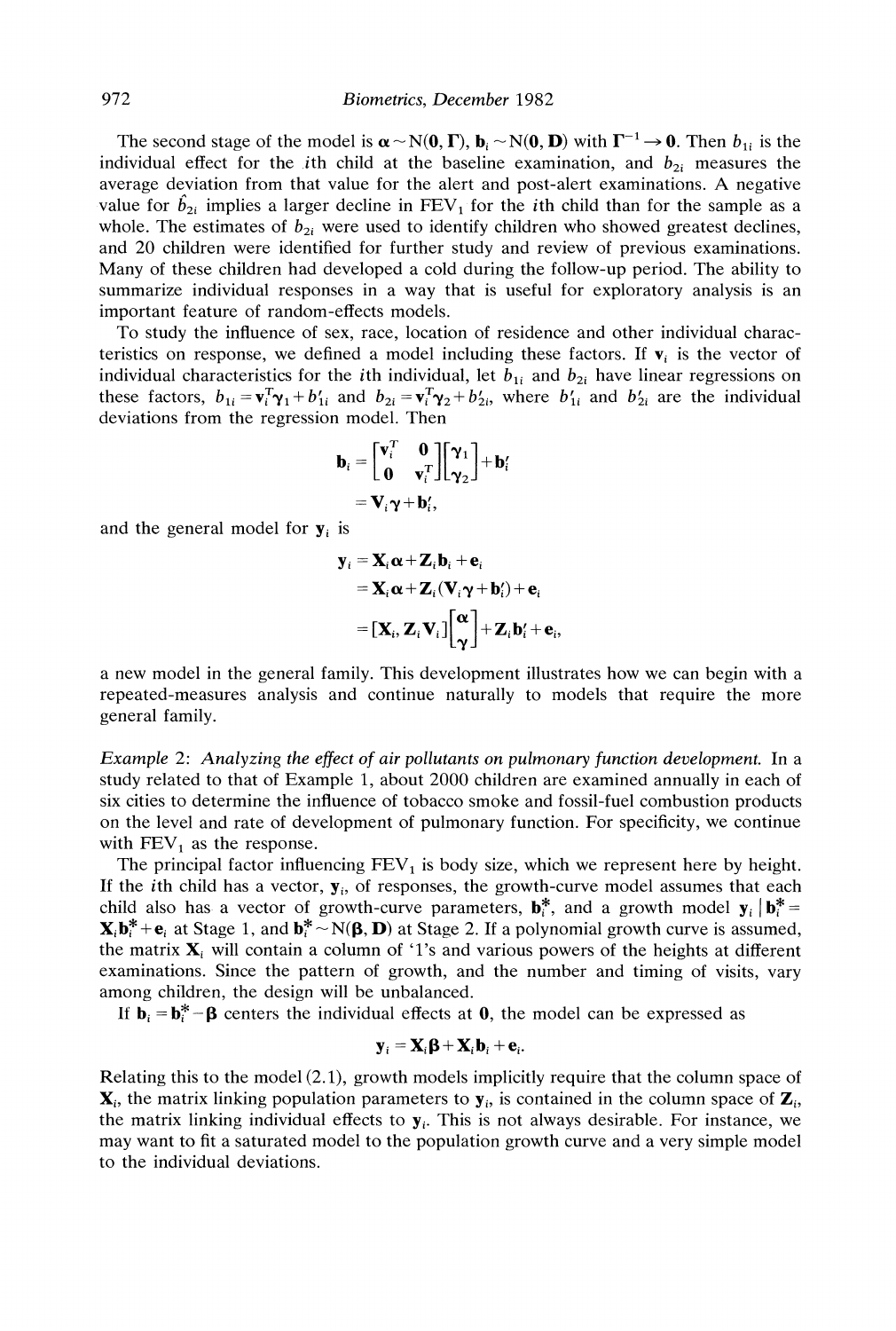We may assume further, following Grizzle and Allen (1969), that the values of the growth parameters depend linearly on a vector of individual characteristics  $\mathbf{v}_i$ , through the relationship  $\mathbf{b}_i^* = \mathbf{V}_i \mathbf{\gamma} + \mathbf{b}_i$ , where

$$
\mathbf{V}_i = \begin{bmatrix} \mathbf{v}_i^T & \mathbf{0} & \cdots & \mathbf{0} \\ \mathbf{0} & \mathbf{v}_i^T & \mathbf{0} & \cdots \\ \vdots & \vdots & & \vdots \\ \mathbf{0} & \mathbf{0} & \cdots & \mathbf{v}_i^T \end{bmatrix}.
$$

Then the model can be expressed as

$$
\mathbf{Y}_i = \mathbf{X}_i \mathbf{V}_i \mathbf{\gamma} + \mathbf{X}_i \mathbf{b}_i + \mathbf{e}_i,
$$

and still belongs to the family of growth curves. However, if changes in some of the individual characteristics, such as air pollution concentration, stove type, or smoking in the home, can alter the expected rate of growth, the general linear model is required for representation of this relationship.

## **7. Discussion**

The principal advantage of the general linear model (2.1) is the ability to treat a variety of important special problems in a unified way. Although readers may disagree about the relative appeal of the Bayes and non-Bayes approaches to parameter estimation, practically speaking this choice is often of secondary importance and either approach can be accommodated in the general theory.

We do see room for further technical development in methods of implementation. Methods are needed for adjusting the estimates of var $(\hat{\alpha})$  and var $(\hat{\bf{b}})$  to account for the uncertainty in  $\hat{\theta}$ . The EM algorithm is a powerful concept for simplifying the computation of parameter estimates and likelihoods, but more information on its speed of convergence, sensitivity to initial estimates, and convergence to boundary points or nonglobal maxima is necessary before it can be universally endorsed. Since the main computational burden is the iterative computation of  $\hat{\theta}$ , investigation of the properties of noniterative alternatives could be useful.

#### RÉSUMÉ

Les modèles d'analyse de données longitudinales doivent prendre en compte la relation entre les observations faites en série sur une même unité expérimentale. Les modèles multivariates avec une structure de covariance générale sont souvent difficiles à appliquer à des données fortement déséquilibrées, alors que les modèles à deux niveaux d'effets aléatoires sont d'un emploi aisé. Dans ces modèles, les distributions de probabilité des vecteurs réponse d'individus différents appartiennent à une seule famille, mais quelques paramètres des effets aléatoires varient entre les individus, avec une distribution qui est spécifiée pour le second niveau. Une famille générale de modèles est discutée, comprenant les modèles de croissance aussi que les modèles des mesures répétées comme des cas particuliers. On discute une approche unifiée à l'adjustement de ces modèles, fondée sur une combinaison de l'estimation bayesienne empirique et la méthode du maximum de vraisemblance, utilisant l'algorithme EM. Deux exemples sont pris à un travail épidémiologique en cours, concernant les effets sur la santé de la pollution atmosphérique.

#### **REFERENCES**

Beale, E. M. L. and Little, R. J. A. (1975). Missing values in multivariate analysis. Journal of the Royal Statistical Society, Series B 37, 129-145.